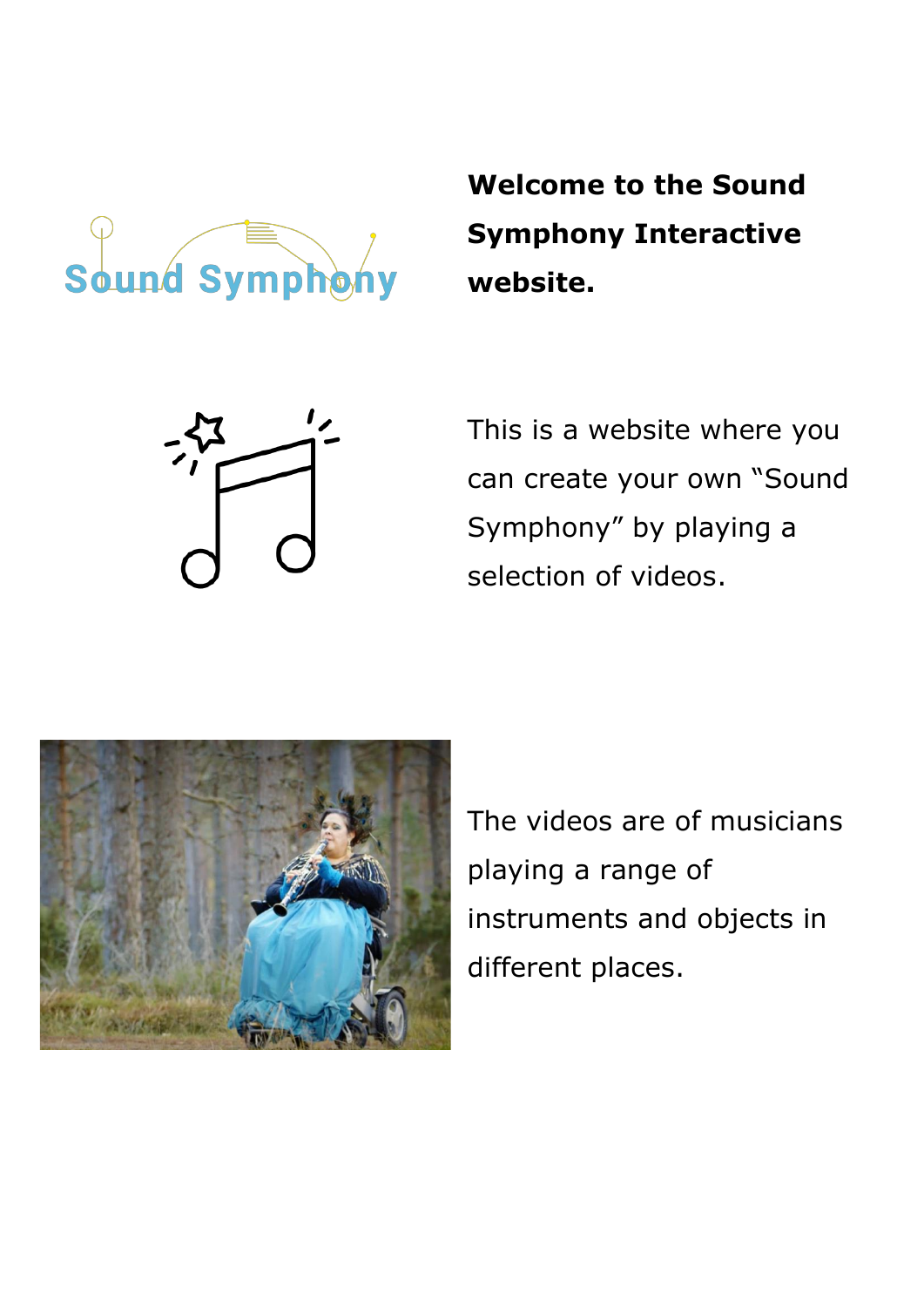

## **Access settings:**

There are 3 access buttons on the left hand side which allow you to change 3 different access settings:



• Change the font size

• Remove images (e.g. logos)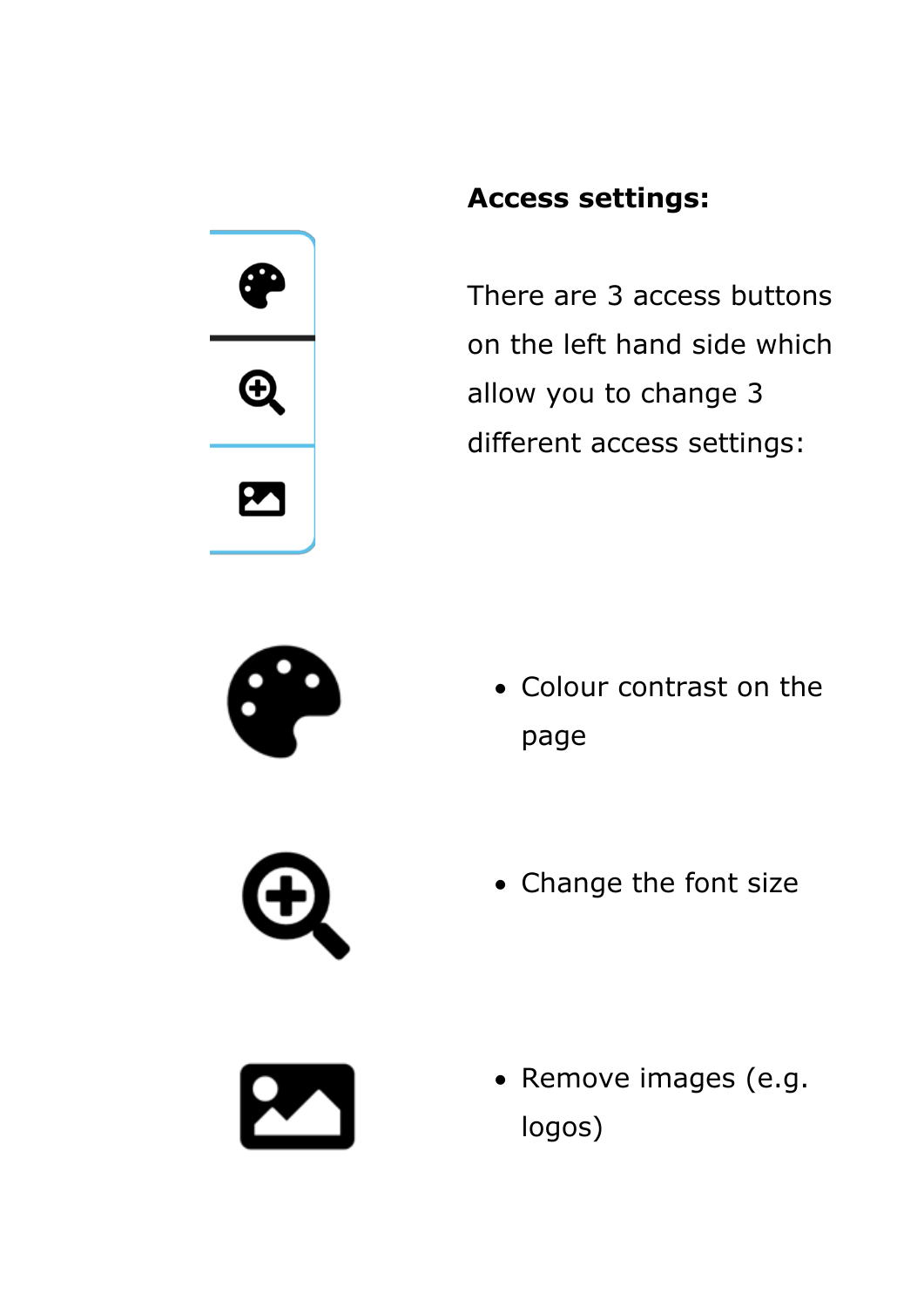**How to play videos from a mobile and tablet:**

## Add videos to play



Step 1: Go to **"menu"** at the top of the page and select "**Add videos to play**"

Step 2: To select videos scroll through the video bank at the bottom of the screen.

Hold your index finger on one of the videos for two – three seconds and drag into slot 1,2,3 or 4 until the white dots appear.

Repeat for four videos.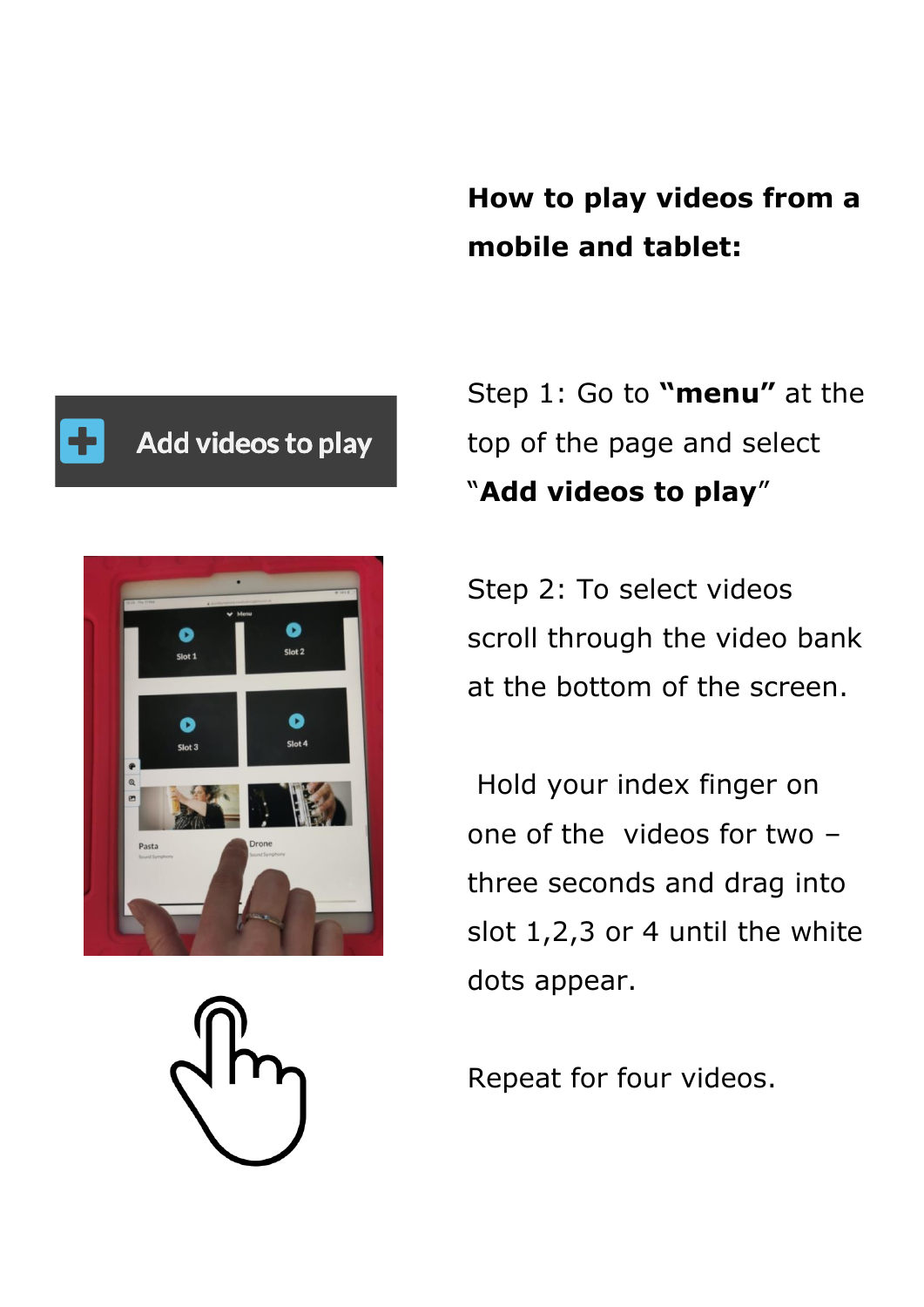





**Step 3:** When you have all four videos in place, Press the **"save"** button in the menu at the top.

**Step 4:** press the **"Play videos"** button below each of the 4 selected videos to play them one at a time, in any order you choose.

You can **"Pause videos"** at any time.

**Step 5:** To change the videos to a new selection, press the **"Edit Videos to**  Play" button. This button is in the menu at the top.